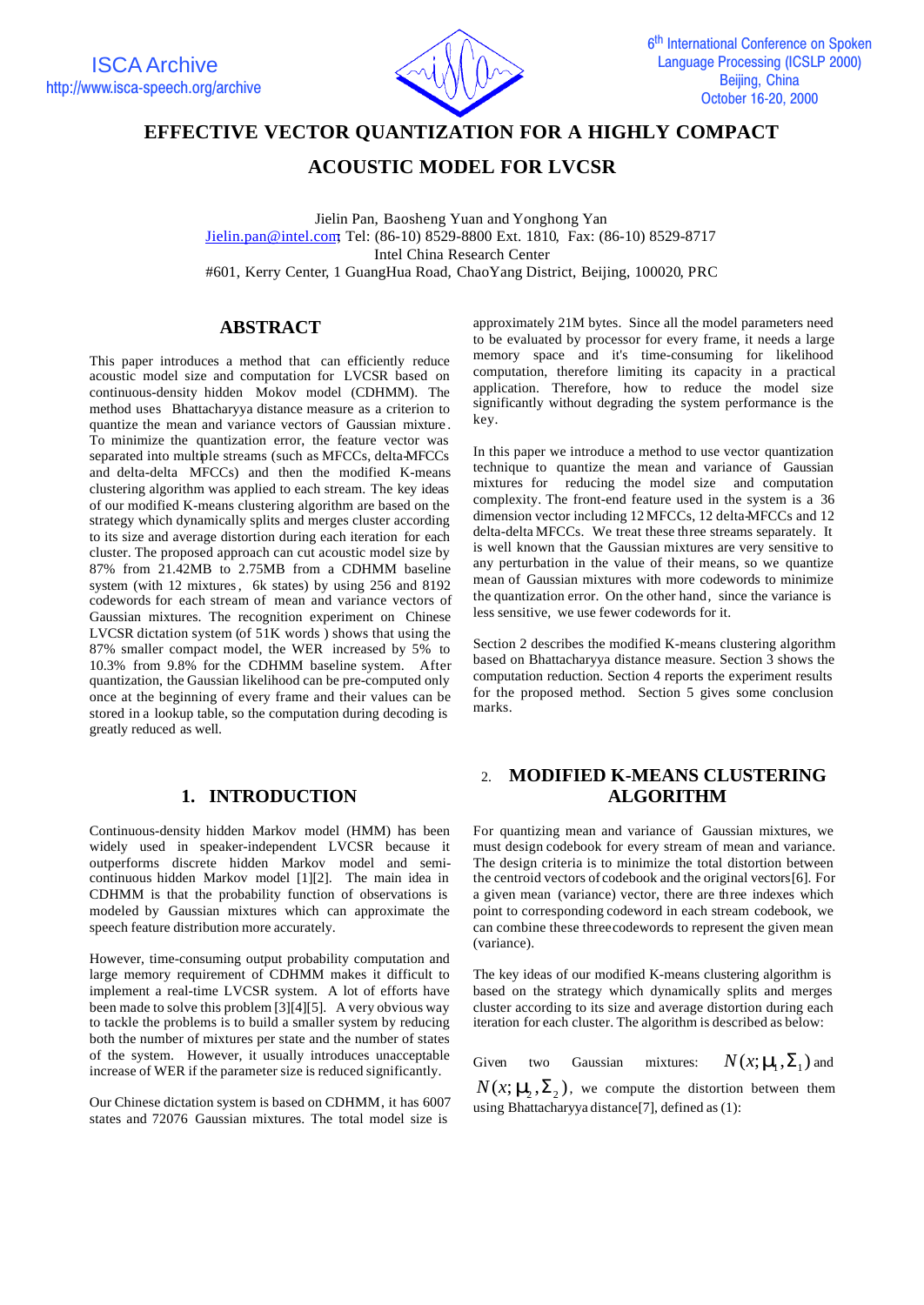$$
D_{bhat}\frac{1}{8}(\mathbf{H} - \mathbf{H})^T \left[ \frac{\Sigma + \Sigma_2}{2} \right]^4 (\mathbf{H} - \mathbf{H}) + \frac{1}{2} \ln \frac{\left| \Sigma_1 + \Sigma_2 \right|}{2} \tag{1}
$$

Where,  $\mathbf{m}$  and  $\mathbf{m}$  are the mean vectors of the two Gaussian mixtures,  $\Sigma_1$  and  $\Sigma_2$  are the variance matrix of the two Gaussian mixtures.

We quantize the mean and variance of Guassian mixtures separately. For variance quantization, we assume the mean vector is the same for all Gaussian mixtures. So the distortion measure (1) becomes:

$$
D_{\text{bhat}} = \frac{1}{2} \ln \frac{\left| \frac{\Sigma_1 + \Sigma_2}{2} \right|}{\sqrt{\left| \Sigma_1 \right| \Sigma_2}}
$$
 (2) (3) comb  

$$
\left\{ c_1, \dots, c_{2^k} \right\}
$$

We use (2) as the distance measure between two variance vectors.

For mean quantizaiton, we assume the variance is the same for all Gaussian mixtures, so (1) becomes:

$$
D_{\text{bhat}} = G_1 (\mathbf{m} - \mathbf{m})^T (\mathbf{m} - \mathbf{m}) + G_2 \quad (3)
$$

where  $G_{\!\scriptscriptstyle 1}$  and  $G_{\!\scriptscriptstyle 2}$  are constants and can be ignored in distance measure as below:

$$
D_{\text{bhat}} = (\mathbf{m} - \mathbf{m})^T (\mathbf{m} - \mathbf{m}) \tag{4}
$$

We use (4) as the distance measure between two mean vectors.

Except for the distance measure, the clustering algorithm is the same for mean and variance of Gaussians, so we just give clustering algorithm for mean as example below.

Given a set of N Gaussians and a corresponding set of mean vectors  $M = \{m_1, ..., m_N\}$ , we divide it to three streams and obtain three sub-vector sets

$$
M_{1} = \{m_{11},...,m_{1N}\},
$$
  
\n
$$
M_{2} = \{m_{21},...,m_{2N}\},
$$
  
\n
$$
M_{3} = \{m_{31},...,m_{3N}\}
$$
  
\nsuch that 
$$
m_{i} = \begin{pmatrix} m_{1i} \\ m_{2i} \\ m_{3i} \end{pmatrix} i = 1,...,N
$$

We use the following modified K-means algorithm to cluster each sub-vector set  $\overline{M}_i$  to build  $\overline{K}$  -bits codebook, there are  $2^{K}$  codewords.

Step 1: Initialization: codebook bit  $k = 0$ , Compute the centroid of  $\boldsymbol{M}_i$  . Denotes the centroid as  $c_j$  ,  $j = 1,...,2^k$ 

Step2: if  $k = K$ ,  $k$ -bits codebook are obtained, end the clustering algorithm, else:

 $k = k + 1$  , split each cluster  $C_j$  ,  $j = 1,...,2^{k-1}$  from 1 to 2, the split criteria is as below:

- (1) compute the average variance to the centroid  $c_j$  for all the vectors in this cluster, denotes it as  $\boldsymbol{d}_i$
- (2) create two new centroids :

$$
c_j^1 = c_j + 0.5 \cdot \mathbf{d}_j \tag{5}
$$

$$
c_j^2 = c_j - 0.5 \cdot \mathbf{d}_j \tag{6}
$$

(3) combine all centroids to build *k* -bits codebook  $\{c^{}_1,...c^{}_{2^{k}}\}$ 

$$
initialize D_1 = 1e^{-20}.
$$

Step 3: For each  $m_{il} \in M_i$ ,  $l = 1,...,N$  , associate it to the nearest centroid , such that

$$
n(l) = \arg\min_{s=1,\dots,2^k} d(m_{il}, c_s)
$$
 (7)

where  $d(m_{il}, c_s)$  is the distance measure between  $m_{il}$  and  $c_{\scriptscriptstyle s}$ .

Step 4: compute the total distances for all vector as below

$$
D_2 = \sum_{i=1}^{N} d(m_{i1}, c_{n(i)})
$$
\n(8)

if  $\left| D_1 \!-\! D_2 \right| \!/\, D_1 \leq \! \bm{q}$  , where  $\bm{q}$  is the pre-defined threshold, go to step 2.

Step 5: splitting and merging.

Resigns cluster according to (7), we can calculate the total distortion  $DT_i$  and vector number  $N_i$  for each cluster  $CL_i$ ,  $i = 1,...,2^k$ , then we do the merging and splitting as below: (1) merging

if  $N_n < f$ , the cluster  $CL_n$  is merged (the centrod of the cluster is removed from the codebook and the vectors in the cluster are resigned to other clusters),  $n = 1, ..., 2^k$ . Where  $f$  is pre-defined threshold.

(2) Splitting

If there is a merged cluster, then we select cluster  $\emph{CL}_{m}^-$  as below:

$$
m = \arg \max_{i=1,\dots,2^k} DT_i / N_i \tag{9}
$$

split the 
$$
CL_m
$$
 according to step2.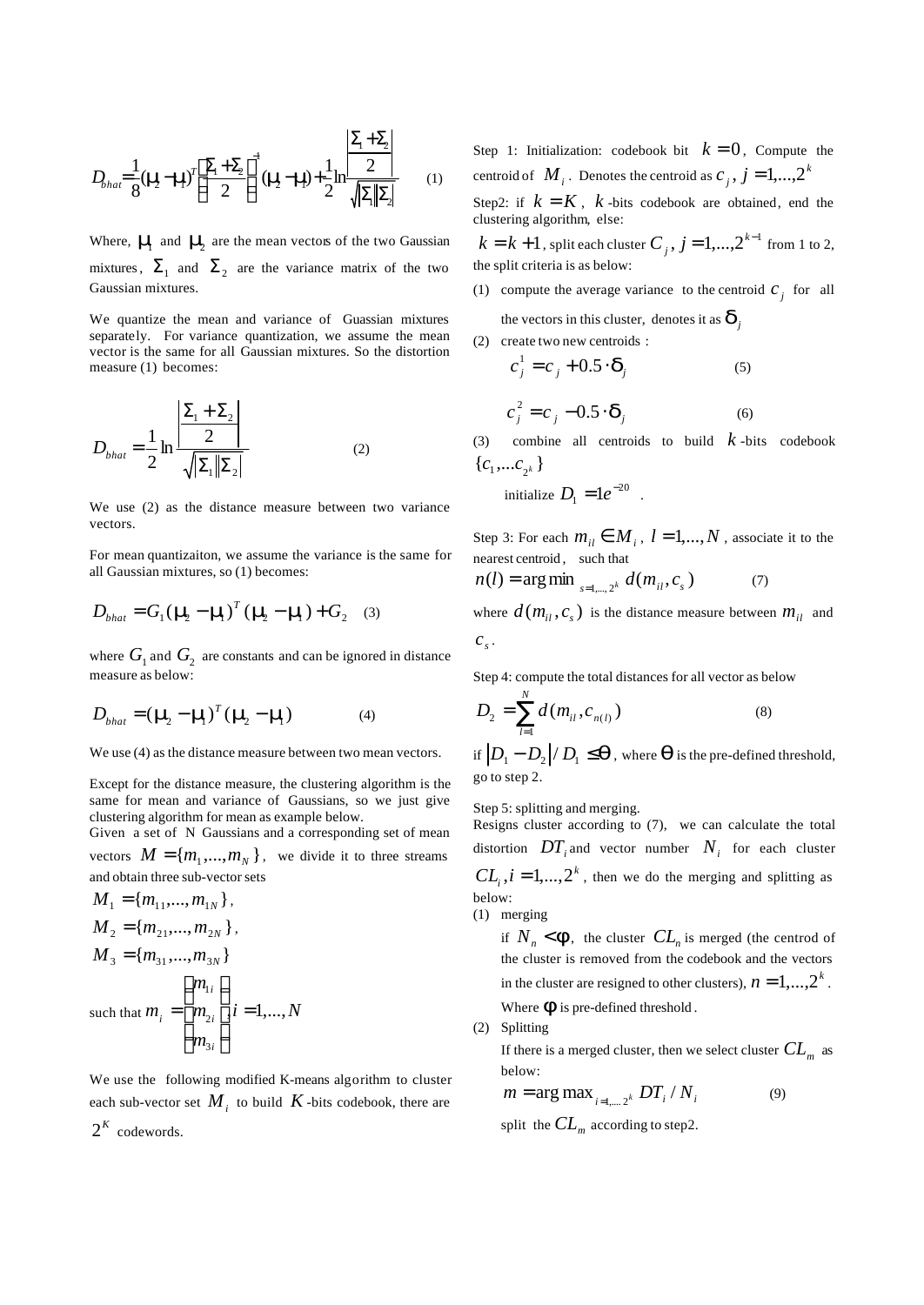Step 6: compute new centroid for each cluster, copy into old ones , set  $D_1 = D_2$ , go to step 3.

This modified K-means clustering algorithm can guarantee to converge to a local minimum of the over all distortion.

## **3. COMPUTATION REDUCTION**

In decoding process, most of computation are consumed on the computation of state observation probability. For a given Gaussian mixture with mean vector *m* and a variance matrix

 $C = \text{diag}(\mathbf{S}_1, ..., \mathbf{S}_M)$ , for a given observation vector *x*, the log likelihood of this Gaussian mixture can be computed as follow:

$$
\log N(x; \mathbf{m}C) = G + (X - \mathbf{m})^T C^{-1} (x - \mathbf{m}) \quad (10)
$$

where G is a constant. After mean and variance quantization , for every frame this log likelihood can be pre-computed only once at the beginning, and their values are stored in a lookup table, so during Viterbi decoding, the log likelihood computation is just a table lookup. The computation is greatly reduced.

#### **4. EXPERIMENT RESULTS**

The evaluation experiment was conducted on speakerindependent Chinese LVCSR dictation task with 51K words vocabulary. The baseline system uses 36 dimension feature vector consisting of 12 MFCCs, 12 delta-MFCCs and 12 deltadelta MFCCs and uses context dependent within-word tri-phone model. Each model has 3 state and each state has 12 Gaussian mixtures. The system therefore has 6007 states and 72076 Gaussian mixtures that come up with approximately 21M bytes model size. The means and variance of the models were quantized in the method described in section 2. We use 110 utterances (5 female, 6 male, 10 utterance for each) to test system performance. The followings give experiment results comparing with the baseline system.

#### **4.1 Variance quantization**

The experiment results using different size of codebooks (for each stream, the book size is the same) are show in table 1. The meanings of symbols in the table are below:

|                 | <b>WER</b> | Model Size | Reduction |
|-----------------|------------|------------|-----------|
| <b>Baseline</b> | 9.8%       | 21.42M     | N/A       |
| 256 codewords   | 9.7%       | 11.95M     | 44.2%     |
| 128 codewords   | 10.2%      | 11.93M     | 44.3%     |
| 64 codewords    | 11.0%      | 11.92M     | 44.4%     |

Table 1: System performance for variance quantization with different codebook sizes

From table 1, we can see that when codebook size increases, the WER decreases. When we use 256 codewords, there is no performance decrease, while the total model size reduces from 21M bytes to 11M bytes, about 44.2% reduction.

### **4.2 Mean quantization**

Because Gaussian mixtures are very sensitive to the perturbation in the value of their means, we quantize mean of Gaussian mixtures with more codewords, so we use more codewords to quantize the 72076 means. The experiment results with different sizes of codebook (for each stream, the book size is the same) are shown in table 2.

|                 | WER     | Model Size | Reduction |
|-----------------|---------|------------|-----------|
| <b>Baseline</b> | 9.8%    | 21.42M     | N/A       |
| 8192 codewords  | 10.7%   | 13.09M     | 38.9%     |
| 4096 codewords  | 11.1%   | 12.50M     | 42.3%     |
| 2048 codewords  | $2.4\%$ | 12.21M     | 43%       |

Table 2: System performance comparison for mean quantization with different codebook sizes

From table 2, we can see that when codebook size increases, the WER decreases. When we uses 8192 codewords, there is only 0.9% reduction in recognition rate, the total model size reduces from 21M bytes to 13.09M bytes, about 38.9% reduction.

### **4.3 Mean and variance quantization**

For efficiently reducing the storage and computation, we must quantize the mean and variance of Gaussian mixtures simultaneously. Table 3 shows Experiment results for mean and variance quantization with different codebook sizes. From table 3 , we can see, when we quantize the mean with 8192 codewords and varince with 256 codewords, WER is 10.3%, only 5% increasing compared with the baseline system, while model size decreases from 21.42M to 2.750M, about 87% reduction.

|                 | WER   | Model size | Reduction |
|-----------------|-------|------------|-----------|
| <b>Baseline</b> | 9.8%  | 21.42M     | N/A       |
| M:8192, V:256   | 10.3% | 2.750M     | 87.1%     |
| M:4096, V:256   | 11.6% | 2.160M     | 89.9%     |
| M:2048, V:256   | 13.2% | 1.865M     | 91.2%     |
| M:8192, V:128   | 12.2% | 2.732M     | 87.2%     |
| M:4096, V:128   | 12.4% | 2.143M     | 90.0%     |
| M:2048, V:128   | 12.9% | 1.847M     | 91.3%     |

Table 3: System performance comparison for mean and variance quantization with different codebook size